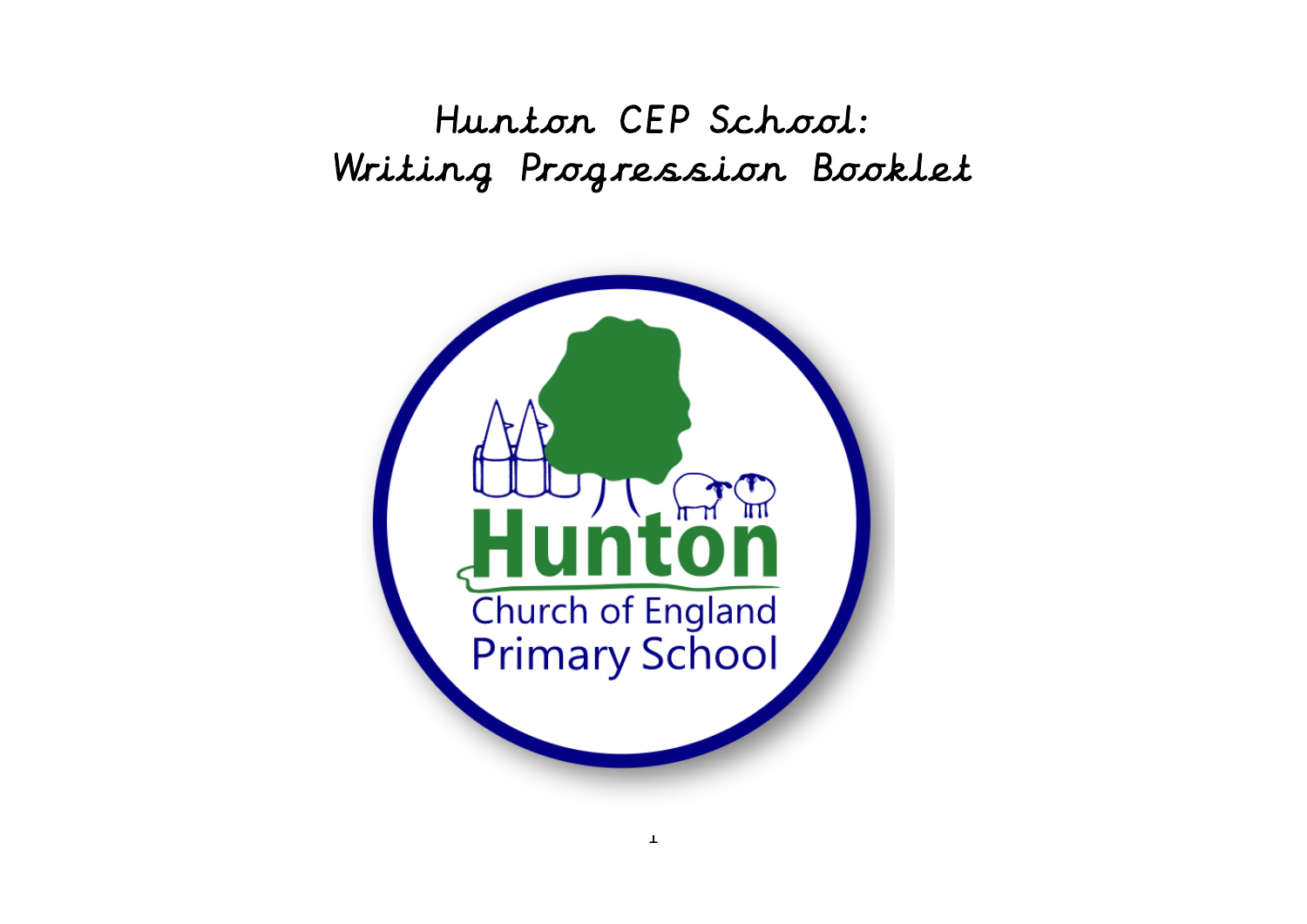| Year          | Knowledge, skills and understanding                                                                                                                                                                                                                                                                                                                                                                                                                                                                                                                                                                                                      | Supporting composition: routines and resources                                                                                                                                                                                                                                                                                                                                                                                                                                                                                                                                                                                                                                                                                                                                            |
|---------------|------------------------------------------------------------------------------------------------------------------------------------------------------------------------------------------------------------------------------------------------------------------------------------------------------------------------------------------------------------------------------------------------------------------------------------------------------------------------------------------------------------------------------------------------------------------------------------------------------------------------------------------|-------------------------------------------------------------------------------------------------------------------------------------------------------------------------------------------------------------------------------------------------------------------------------------------------------------------------------------------------------------------------------------------------------------------------------------------------------------------------------------------------------------------------------------------------------------------------------------------------------------------------------------------------------------------------------------------------------------------------------------------------------------------------------------------|
| group         |                                                                                                                                                                                                                                                                                                                                                                                                                                                                                                                                                                                                                                          |                                                                                                                                                                                                                                                                                                                                                                                                                                                                                                                                                                                                                                                                                                                                                                                           |
| <b>Year R</b> | Year R is not included in the Programmes of<br>Study for Key Stages 1 and 2. However, it<br>would clearly be appropriate to prepare<br>pupils for the Year 1 statements.<br>Focus on speaking and listening skills to<br>develop speech, particularly<br>communicating effectively in words and<br>sentences.<br>Pupils will need to:<br>engage in pre-writing or writing-readiness<br>activities<br>practise holding a writing or drawing<br>$\bullet$<br>implement correctly<br>practise and enjoy making marks using a<br>variety of materials<br>make large marks and small marks,<br>$\bullet$<br>using gross and fine motor skills | Supporting composition:<br>Read rhymes, poems and stories regularly, to help child internalise narrative<br>$\bullet$<br>patterns, sentence constructions and vocabulary.<br>Write simple sentences by saying out loud what they are going to write about.<br>Model short sentence-writing, talking through skills and processes.<br>Provide opportunities for pupils to:<br>explore and play with writing e.g. shopping lists, labelling, messages and<br>letters<br>investigate a range of writing implements on different surfaces<br>Resources might include:<br>Gateway to writing - 'Developing Handwriting'<br>Alistair Bryce-Clegg - abcdoes.typepad.com<br><b>Write Dance</b><br>Role-play supporting writing<br>Writing in the outdoor environment<br>Well-planned writing area |
|               |                                                                                                                                                                                                                                                                                                                                                                                                                                                                                                                                                                                                                                          | When appropriate, follow the statements for Year 1.                                                                                                                                                                                                                                                                                                                                                                                                                                                                                                                                                                                                                                                                                                                                       |
|               | Knowledge, skills and understanding                                                                                                                                                                                                                                                                                                                                                                                                                                                                                                                                                                                                      | Routines and resources                                                                                                                                                                                                                                                                                                                                                                                                                                                                                                                                                                                                                                                                                                                                                                    |
|               | Write sentences by:                                                                                                                                                                                                                                                                                                                                                                                                                                                                                                                                                                                                                      |                                                                                                                                                                                                                                                                                                                                                                                                                                                                                                                                                                                                                                                                                                                                                                                           |
| Year 1        | saying out loud what they are going to<br>write about<br>composing a sentence orally before<br>$\bullet$<br>writing it                                                                                                                                                                                                                                                                                                                                                                                                                                                                                                                   | Use Talk for Writing approach when imitating known stories; innovate based on a<br>known model or invent from pupil's own ideas.<br>As a regular routine during shared writing, orally model whole sentence before<br>$\bullet$<br>writing it down.                                                                                                                                                                                                                                                                                                                                                                                                                                                                                                                                       |
|               | sequencing sentences to form short<br>$\bullet$<br>narratives<br>re-reading what they have written to<br>$\bullet$<br>check that it makes sense.                                                                                                                                                                                                                                                                                                                                                                                                                                                                                         | Continue to focus on spoken language, to develop effective speech through<br>sentences; include oral retelling of a simple story or fairy tale.<br>At the beginning of year 1, not all pupils have the spelling and handwriting skills<br>$\bullet$<br>needed to write down everything they compose orally. Practitioners need to<br>capture these pupils' spoken contributions.                                                                                                                                                                                                                                                                                                                                                                                                          |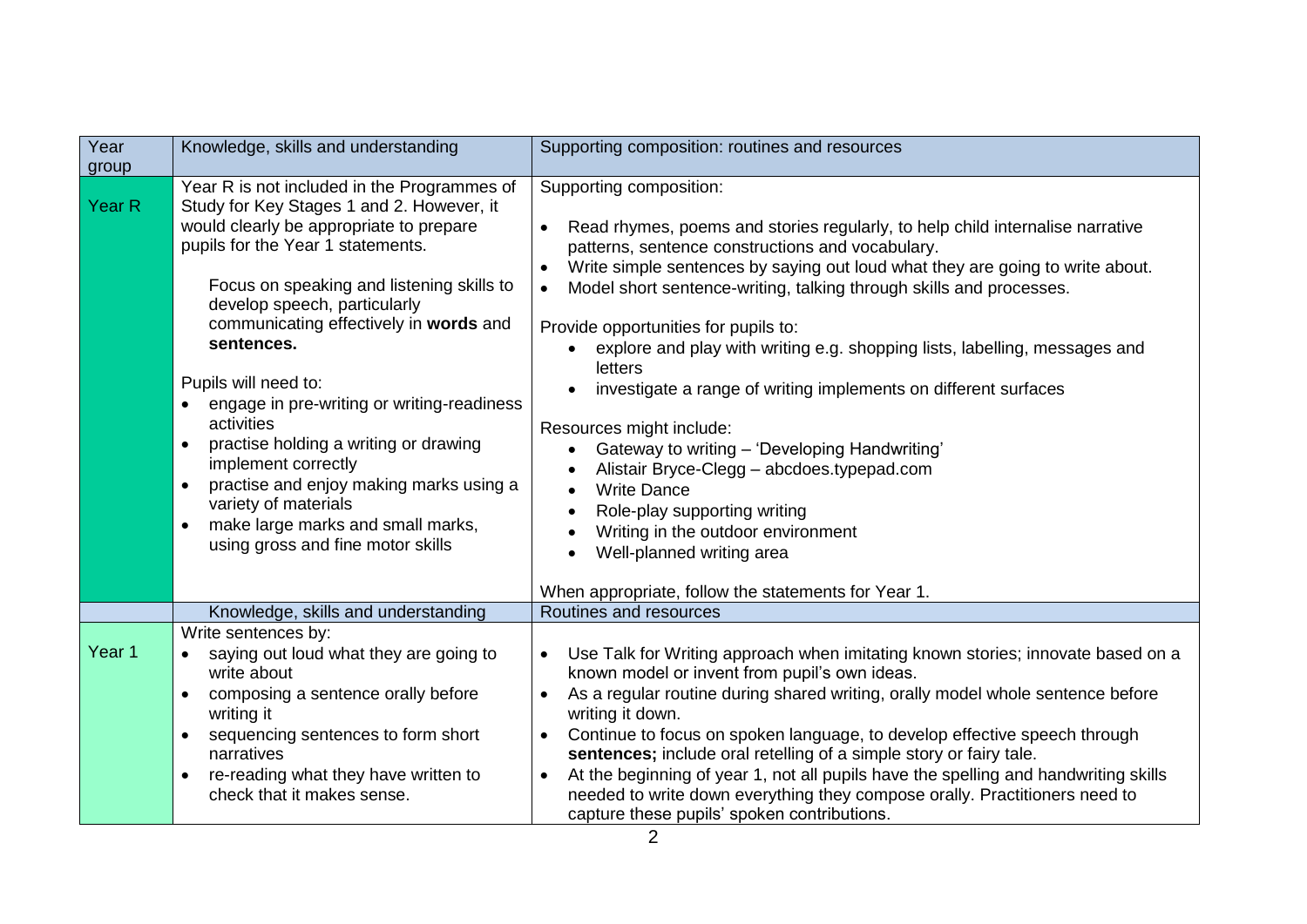|                   | Pupils should be taught to:<br>discuss what they have written<br>$\bullet$<br>read aloud their writing clearly<br>enough to be heard.                                                                                                                                                                                                                                                                                                                                                                                                                                          | $\bullet$                           | Pupils should understand, through demonstration, the skills and processes<br>essential to writing: thinking aloud as they collect ideas, drafting and re-reading to<br>check for meaning. Practitioners should demonstrate skills and processes during<br>shared and guided writing.                                                                                                                                                                                                                                                                                                                                                                                                                                                                                                                                                                                                                                                                                                                                                                                |
|-------------------|--------------------------------------------------------------------------------------------------------------------------------------------------------------------------------------------------------------------------------------------------------------------------------------------------------------------------------------------------------------------------------------------------------------------------------------------------------------------------------------------------------------------------------------------------------------------------------|-------------------------------------|---------------------------------------------------------------------------------------------------------------------------------------------------------------------------------------------------------------------------------------------------------------------------------------------------------------------------------------------------------------------------------------------------------------------------------------------------------------------------------------------------------------------------------------------------------------------------------------------------------------------------------------------------------------------------------------------------------------------------------------------------------------------------------------------------------------------------------------------------------------------------------------------------------------------------------------------------------------------------------------------------------------------------------------------------------------------|
|                   | Pupils should be taught to:<br>leave spaces between words<br>join words and clauses with and<br>begin to punctuate sentences using a<br>$\bullet$<br>capital letter and a full stop<br>begin to punctuate sentences using a<br>$\bullet$<br>question mark or exclamation mark<br>use a capital letter for names of<br>$\bullet$<br>people, places, the days of the week<br>and the personal pronoun 'I'<br>learn the grammar for Year 1 in<br><b>English Appendix 2</b><br>use the grammatical terminology in<br>English Appendix 2 (Year 1) when<br>discussing their writing. | $\bullet$<br>$\bullet$              | Join sentences with and; use other simple linking words; explain what 'connect'<br>means.<br>Introduce the term punctuation; recognise sentence boundaries in spoken<br>sentences.<br>Sequence a few sentences to write a simple story or recount of real events.<br>Use Scaffolding Emergent Writing as a regular routine for some pupils, for as long<br>as is required (www.mcrel.org).<br>During shared writing, model and emphasise the capital letter and full stop, to<br>demarcate each sentence.<br>Talk about describing words such as <i>pretty, new, blue, fierce</i> , in readiness for<br>introduction of adjectives.<br>Find opportunities to make books; write letters; create posters; make up stories.<br>Find opportunities to practise Standard English forms, e.g. role-model formal<br>language when pretending to be a king or a duchess.<br>Share pupils' special keepsakes in a box, to stimulate writing.<br>Write to an imaginary character (can use a soft toy) which responds to the class<br>(writing with a purpose to an audience). |
|                   |                                                                                                                                                                                                                                                                                                                                                                                                                                                                                                                                                                                |                                     | Write from real experience, describing real objects, people, places etc.                                                                                                                                                                                                                                                                                                                                                                                                                                                                                                                                                                                                                                                                                                                                                                                                                                                                                                                                                                                            |
|                   | Knowledge, skills and understanding<br>Pupils should be taught to:                                                                                                                                                                                                                                                                                                                                                                                                                                                                                                             |                                     | Routines and resources<br>Reading and listening to whole books helps pupils to increase their vocabulary                                                                                                                                                                                                                                                                                                                                                                                                                                                                                                                                                                                                                                                                                                                                                                                                                                                                                                                                                            |
| Year <sub>2</sub> | develop positive attitudes towards and<br>stamina for writing by:<br>writing narratives about personal<br>$\bullet$<br>experiences and those of others (real<br>and imagined)                                                                                                                                                                                                                                                                                                                                                                                                  | $\bullet$<br>$\bullet$<br>$\bullet$ | and grammatical knowledge.<br>Listen for connectives during read-aloud stories; big books; e-stories.<br>Draw out high quality vocabulary from shared texts.<br>Read a range of whole texts including picture books, class texts, big books,                                                                                                                                                                                                                                                                                                                                                                                                                                                                                                                                                                                                                                                                                                                                                                                                                        |
|                   | writing about real events<br>writing poetry<br>$\bullet$                                                                                                                                                                                                                                                                                                                                                                                                                                                                                                                       |                                     | narrative poems.<br>Write from real life experience; describe real things.                                                                                                                                                                                                                                                                                                                                                                                                                                                                                                                                                                                                                                                                                                                                                                                                                                                                                                                                                                                          |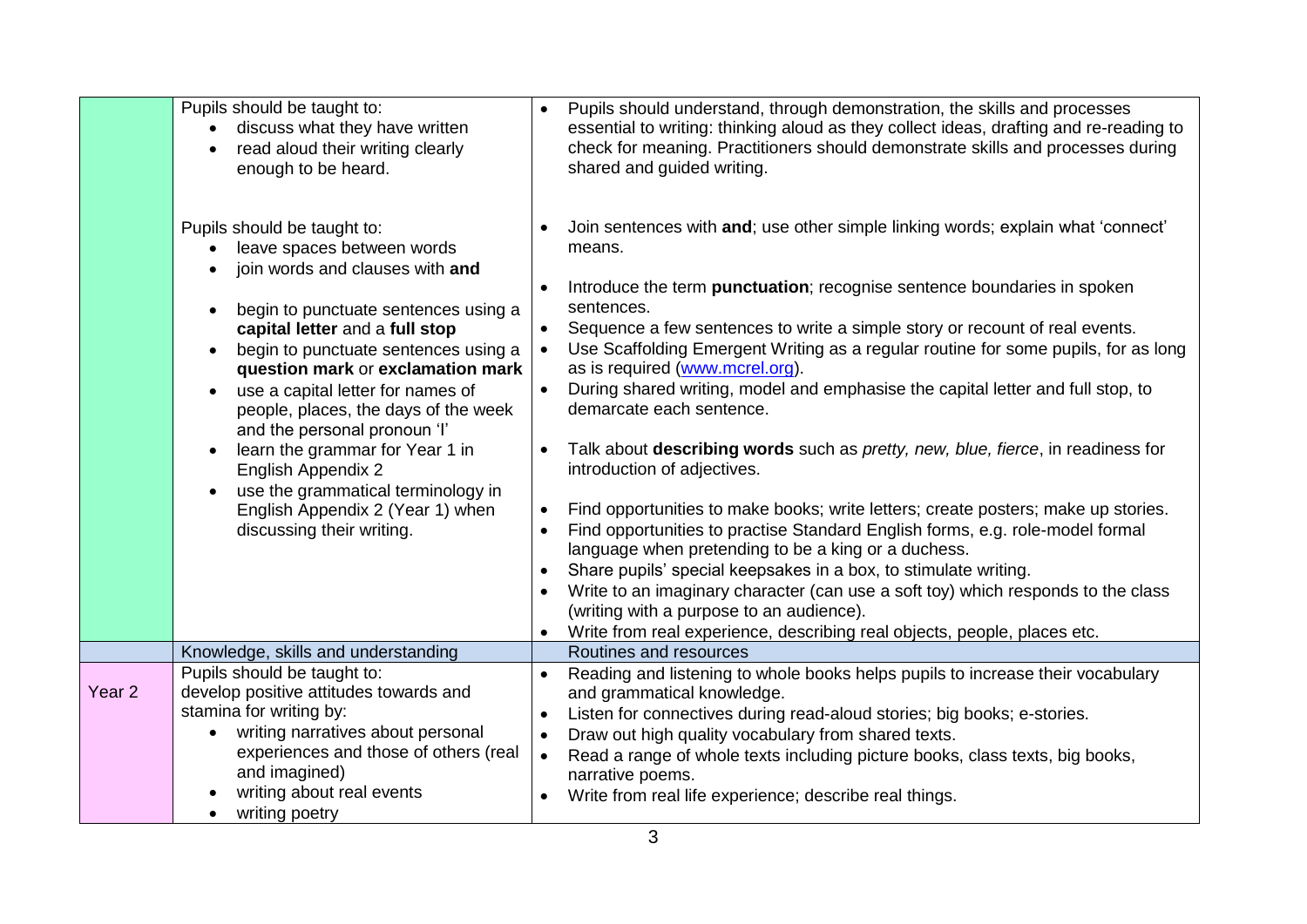| • writing for different purposes.<br>Consider what they are going to write about<br>before beginning by:<br>planning or saying out loud what they<br>$\bullet$<br>are going to write about<br>writing down ideas and/or key words<br>encapsulating what they want to say,<br>sentence by sentence.                                                                                                   | $\bullet$<br>$\bullet$<br>$\bullet$                           | Provide an enticing, well-stocked reading environment or area.<br>Explore use of working walls; writing journals or logs; access to dictionary and<br>thesauruses; key vocabulary and word banks.<br>Develop speaking and listening e.g. through oral retelling of known stories,<br>inserting simple connectives, perhaps using hand gestures.<br>Pupils should understand, through being shown, the skills and processes essential<br>to writing: that is, thinking aloud as they collect ideas, drafting and re-reading to<br>check the meaning is clear.<br>Drama and role-play can contribute to quality of writing by encouraging pupils to                                                                                                                                                                                                                                                                                                                                                                                                                                |
|------------------------------------------------------------------------------------------------------------------------------------------------------------------------------------------------------------------------------------------------------------------------------------------------------------------------------------------------------------------------------------------------------|---------------------------------------------------------------|----------------------------------------------------------------------------------------------------------------------------------------------------------------------------------------------------------------------------------------------------------------------------------------------------------------------------------------------------------------------------------------------------------------------------------------------------------------------------------------------------------------------------------------------------------------------------------------------------------------------------------------------------------------------------------------------------------------------------------------------------------------------------------------------------------------------------------------------------------------------------------------------------------------------------------------------------------------------------------------------------------------------------------------------------------------------------------|
| Make simple additions and corrections to<br>their own writing by:<br>evaluating their writing with others<br>re-reading to check sense<br>$\bullet$<br>re-reading to check tense of verbs<br>proof-reading to check for errors of<br>$\bullet$<br>spelling, grammar and punctuation.<br>Read aloud what they have written with                                                                       | $\bullet$                                                     | develop and order their ideas through playing roles and improvising scenes in<br>various settings.<br>Provide dressing up boxes; hats and props; make links to other curriculum<br>subjects e.g. role-play connected to History topic.<br>Model all processes such as how to re-read to check for meaning; how to re-read<br>to check appropriate use of tense.<br>Regularly proof read sentences during shared writing, to model how to edit and<br>improve.                                                                                                                                                                                                                                                                                                                                                                                                                                                                                                                                                                                                                    |
| appropriate intonation to make the meaning<br>clear.<br>Pupils should be taught to:<br>develop their understanding of grammar and<br>punctuation by:<br>learning how to use familiar and new<br>punctuation correctly, including full<br>stops, capital letters, exclamation<br>marks, question marks, commas<br>for lists and apostrophes for<br>contracted forms and the possessive<br>(singular). | $\bullet$<br>$\bullet$<br>$\bullet$<br>$\bullet$<br>$\bullet$ | Focus on correct construction of simple sentences, inserting a capital letter and<br>full stop appropriately and sometimes independently.<br>Use a string of capital letters for effect, e.g. SUDDENLY<br>Introduce the apostrophe for a contracted form e.g. don't, can't, haven't; also to<br>mark singular possession in nouns e.g. the girl's name.<br>Practical activity: show and talk about 'Joanna's coat' or 'Daniel's pencil' to<br>understand the meaning of possession, and to count the number of owners.<br>Activity: write all the letters of the uncontracted word on squared paper (e.g. would<br>not). Show how the contracted form (wouldn't) uses fewer squares. Practise with<br>other words e.g. cannot - can't, did not - didn't.<br>Use capital letters for proper nouns e.g. Mrs Green, London; Emma.<br>Draw the link between describing words and adjectives; show that an adjective<br>adds information about the noun e.g. a red van; plain flour (noun phrase).<br>Model use of CL and FS during shared writing; have high expectations of correct |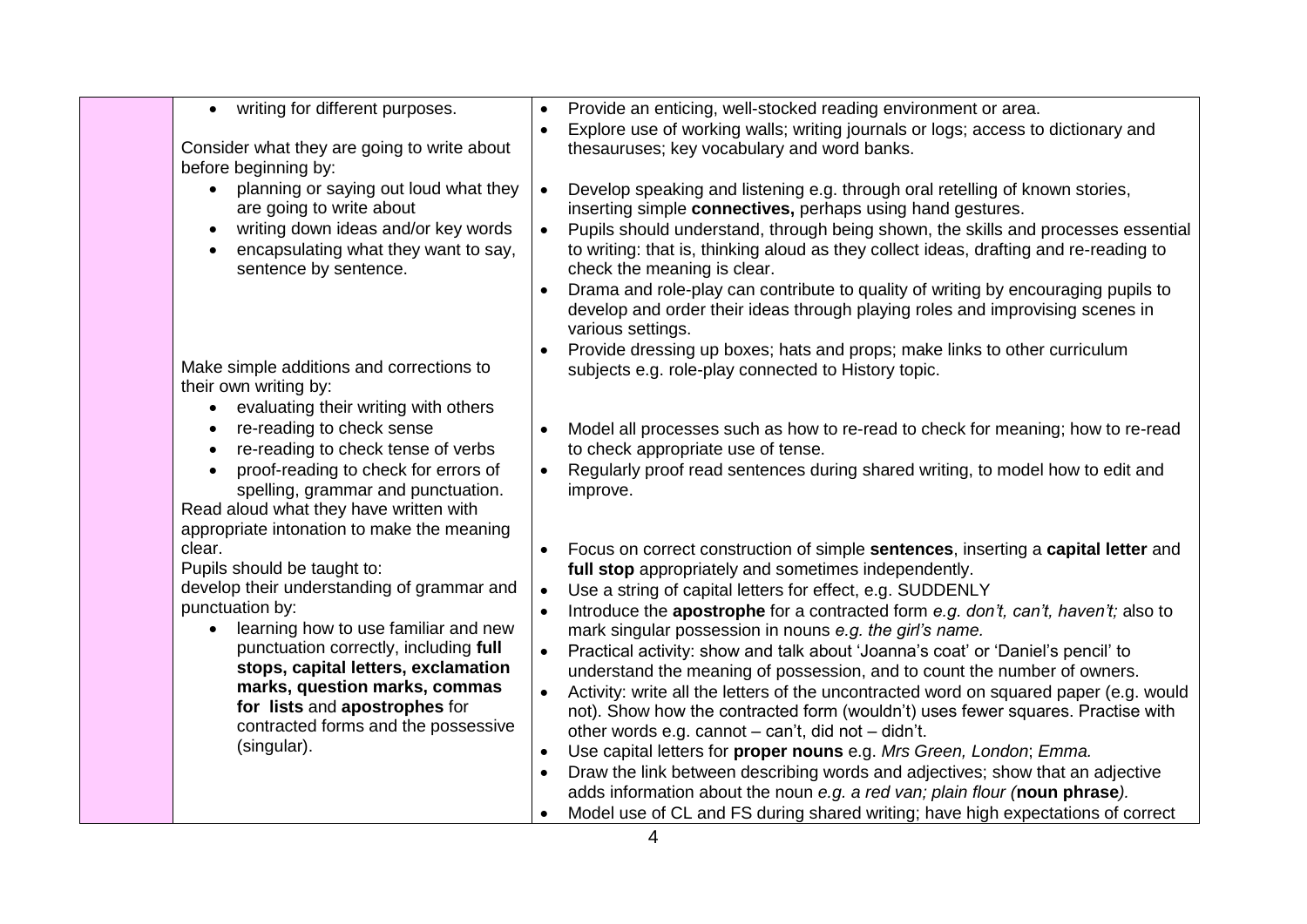|         | Learn how to use:<br>sentences with different forms:<br>statement, question, exclamation<br>and command<br>expanded nouns phrases to describe<br>and specify [e.g. the blue butterfly]                                                                                         | use.<br>Play sentence games including: jumbled sentences; finish my sentence;<br>beginnings and endings; rainbow sentences.<br>Role-play commands. Play Simon Says. Point out the verb.<br>Find and highlight direct speech. Use speech bubbles to indicate spoken words.<br>Model.                                                                                                                                                                                                                                                                                                                                                                                                                                         |
|---------|--------------------------------------------------------------------------------------------------------------------------------------------------------------------------------------------------------------------------------------------------------------------------------|-----------------------------------------------------------------------------------------------------------------------------------------------------------------------------------------------------------------------------------------------------------------------------------------------------------------------------------------------------------------------------------------------------------------------------------------------------------------------------------------------------------------------------------------------------------------------------------------------------------------------------------------------------------------------------------------------------------------------------|
|         | the present and past tenses correctly<br>and consistently including the<br>progressive form<br>subordination (using when, if, that, or                                                                                                                                         | Consistently use present and past tense of verbs when speaking and writing e.g.<br>catch caught; go went; see saw. Also use continuous forms of verbs to mark<br>actions in progress e.g. Sarah is skipping, Mum was shopping.<br>Play games and activities which reinforce tenses, e.g. I skip, I skipped, I will skip.<br>I go, I went, I will go.<br>Include games which practise continuous forms of verbs e.g. I am going, I was<br>going, I will be going.<br>Use simple gender forms correctly e.g. his her; she he; him her.<br>Identify where direct speech occurs in a text, and notice speech marks. Begin to<br>use speech marks in own writing.                                                                |
|         | because) and co-ordination (using or,<br>and, or but)<br>appropriate grammar for Year 2 in<br>English Appendix 2<br>Some features of written Standard<br>English.<br>Use and understand the grammatical<br>terminology in English Appendix 2 when<br>discussing their writing. | In speech and writing, develop coordinating conjunctions: and, or, but,<br>$\bullet$<br>and subordinating conjunctions such as: when, if, that, because.<br>Teach explicitly correct subject/verb agreement e.g. we did, they were etc. Model<br>correct usage.<br>Try human sentences using pupils and large cards; drag and drop the conjunction<br>into a whiteboard sentence.<br>Clearly label classroom display to show proper nouns in context.<br>Play games to describe things e.g. The Vicar's Cat is an amiable cat, bossy cat,<br>cute cat etc.<br>Have fun with Animal Alliterations e.g. an amazing ant, a beautiful butterfly.<br>Use drama and role-play to identify and practise use of formal and informal |
|         |                                                                                                                                                                                                                                                                                | registers. Role play Standard English by speaking and acting as a 'duchess' or<br>'king'; adults model this process.                                                                                                                                                                                                                                                                                                                                                                                                                                                                                                                                                                                                        |
|         | Knowledge, skills and understanding                                                                                                                                                                                                                                            | Routines and resources                                                                                                                                                                                                                                                                                                                                                                                                                                                                                                                                                                                                                                                                                                      |
|         | Pupils should be taught to:                                                                                                                                                                                                                                                    | Share the reading of a range of texts in the chosen genre to gain familiarity                                                                                                                                                                                                                                                                                                                                                                                                                                                                                                                                                                                                                                               |
| Years 3 | Plan their writing by:                                                                                                                                                                                                                                                         | with its features and structure.                                                                                                                                                                                                                                                                                                                                                                                                                                                                                                                                                                                                                                                                                            |
| and 4   | discussing writing similar to that<br>$\bullet$                                                                                                                                                                                                                                | Engage in interactive discussion of texts; book talk; reminder of previous                                                                                                                                                                                                                                                                                                                                                                                                                                                                                                                                                                                                                                                  |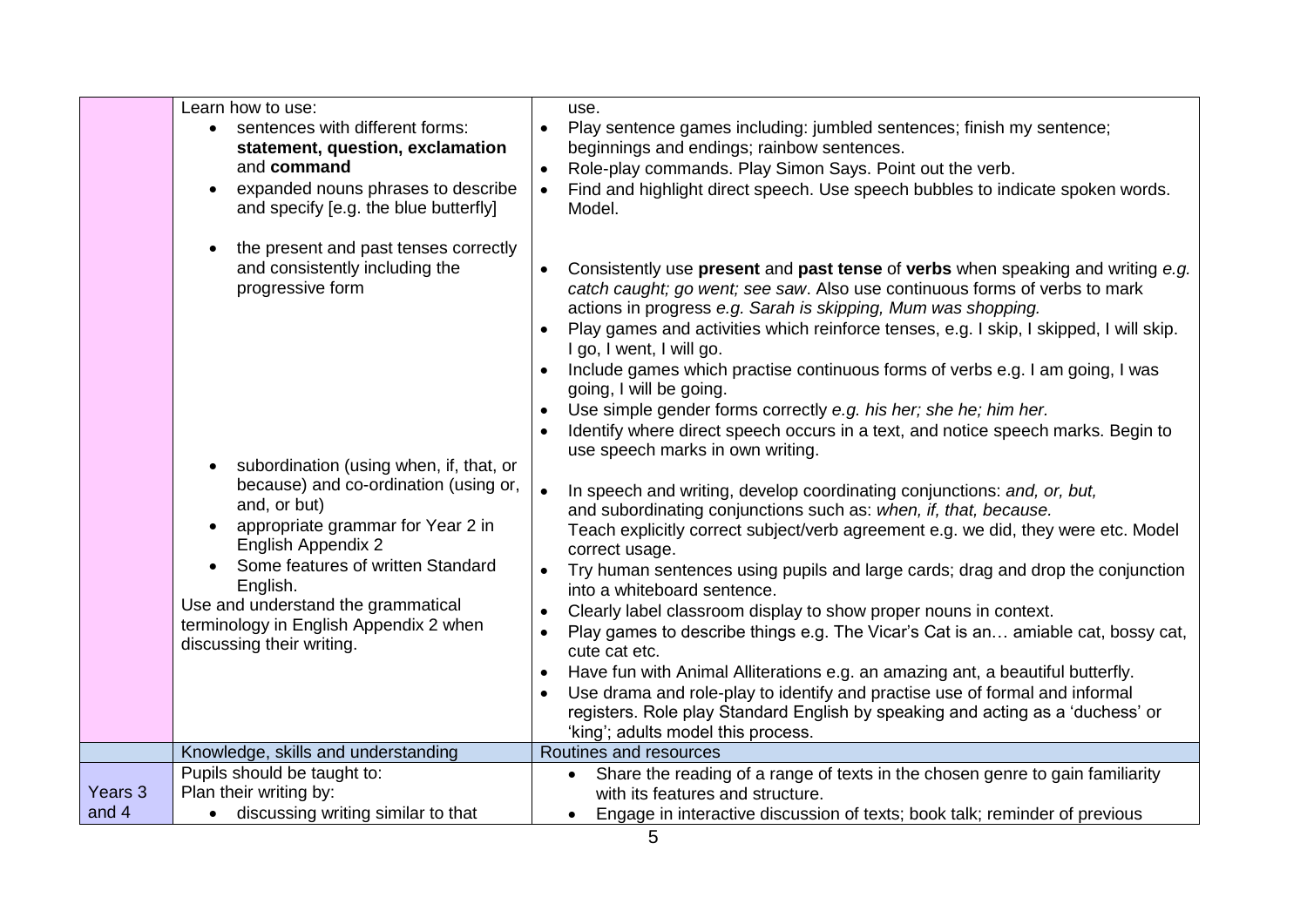| which they are planning to write in<br>order to understand and learn from its<br>structure, vocabulary and grammar<br>discussing and recording ideas.                                                                                                                                                                                                                                                                                                                                                                                                               | examples; cross curricular link texts.<br>Draw out high quality vocabulary from shared texts.<br>$\bullet$<br>Build spoken language skills; speak in pairs and circles; verbal explanations<br>e.g. how I made my model; verbal instructions; reading writing aloud; poetry.<br>Use recording equipment to capture children's oral contributions.<br>Use a dictionary to check meaning of words during reading.                                                                                                                                                                                                                                                                                                                                                                                                                                                                                                                                                                                                                                                                                                                                                                                                                                                                                                                                                    |
|---------------------------------------------------------------------------------------------------------------------------------------------------------------------------------------------------------------------------------------------------------------------------------------------------------------------------------------------------------------------------------------------------------------------------------------------------------------------------------------------------------------------------------------------------------------------|--------------------------------------------------------------------------------------------------------------------------------------------------------------------------------------------------------------------------------------------------------------------------------------------------------------------------------------------------------------------------------------------------------------------------------------------------------------------------------------------------------------------------------------------------------------------------------------------------------------------------------------------------------------------------------------------------------------------------------------------------------------------------------------------------------------------------------------------------------------------------------------------------------------------------------------------------------------------------------------------------------------------------------------------------------------------------------------------------------------------------------------------------------------------------------------------------------------------------------------------------------------------------------------------------------------------------------------------------------------------|
| Draft and write by:<br>• composing and rehearsing sentence<br>orally (including dialogue),<br>progressively building a varied and<br>rich vocabulary and an increasing<br>range of sentence structures<br>introduce the <b>paragraph</b> as a way to<br>group related material; begin to<br>organise information around a theme<br>in narratives, develop understanding<br>of 'setting', 'character' and 'plot' and<br>begin to use in own writing<br>in non-narrative writing, understand<br>and use simple organisational device<br>[e.g. heading, sub-headings]. | Model correct use of punctuation when writing sentences with children; shared<br>and guided writing routines.<br>Play Noisy Sentences and other sentence games; encourage children to hear<br>the full stops as you read a familiar passage aloud. (Read twice. Listen first<br>time. Pupils knock on the table when each sentence comes to an end.)<br>Enjoy mini whiteboard work as a regular routine, creating and improving<br>$\bullet$<br>simple sentences; strengthen the noun; add an adjective; improve the verb;<br>drop in a subordinate clause; add a subordinate clause etc.<br>As a regular routine, model how to identify the main and subordinate clause.<br>$\bullet$<br>Play a spoken language game which requires pupils to change a sentence<br>from the past tense to the present and vice versa. Add actions.<br>Role-play giving commands e.g. lord / duchess / princess / mayor.<br>Work in groups with a leader / chairperson, developing different characters<br>within the group.<br>Provide visual reminders through working walls, friezes and posters.<br>$\bullet$<br>Find and highlight direct speech. Use speech bubbles to indicate spoken<br>$\bullet$<br>words. Model.<br>Make dictionaries and thesauruses available and model how to use them.<br>Use word walls and key words; word logs; magpie (share) words with others. |
| Evaluate and edit by:<br>assessing the effectiveness of their<br>own and others' writing, and<br>suggesting improvements<br>suggesting changes to grammar and<br>vocabulary, which improve writing,<br>including the accurate use of<br>pronouns.                                                                                                                                                                                                                                                                                                                   | Use guided writing regularly as an opportunity to feedback specific information<br>to children. Discuss next steps.<br>Clarify the usage of a word within a sentence, particularly for those pupils who<br>are new to the English language e.g. a round shape / a round of cards /<br>singing a round / round and round<br>Text mark: find all the pronouns etc.                                                                                                                                                                                                                                                                                                                                                                                                                                                                                                                                                                                                                                                                                                                                                                                                                                                                                                                                                                                                   |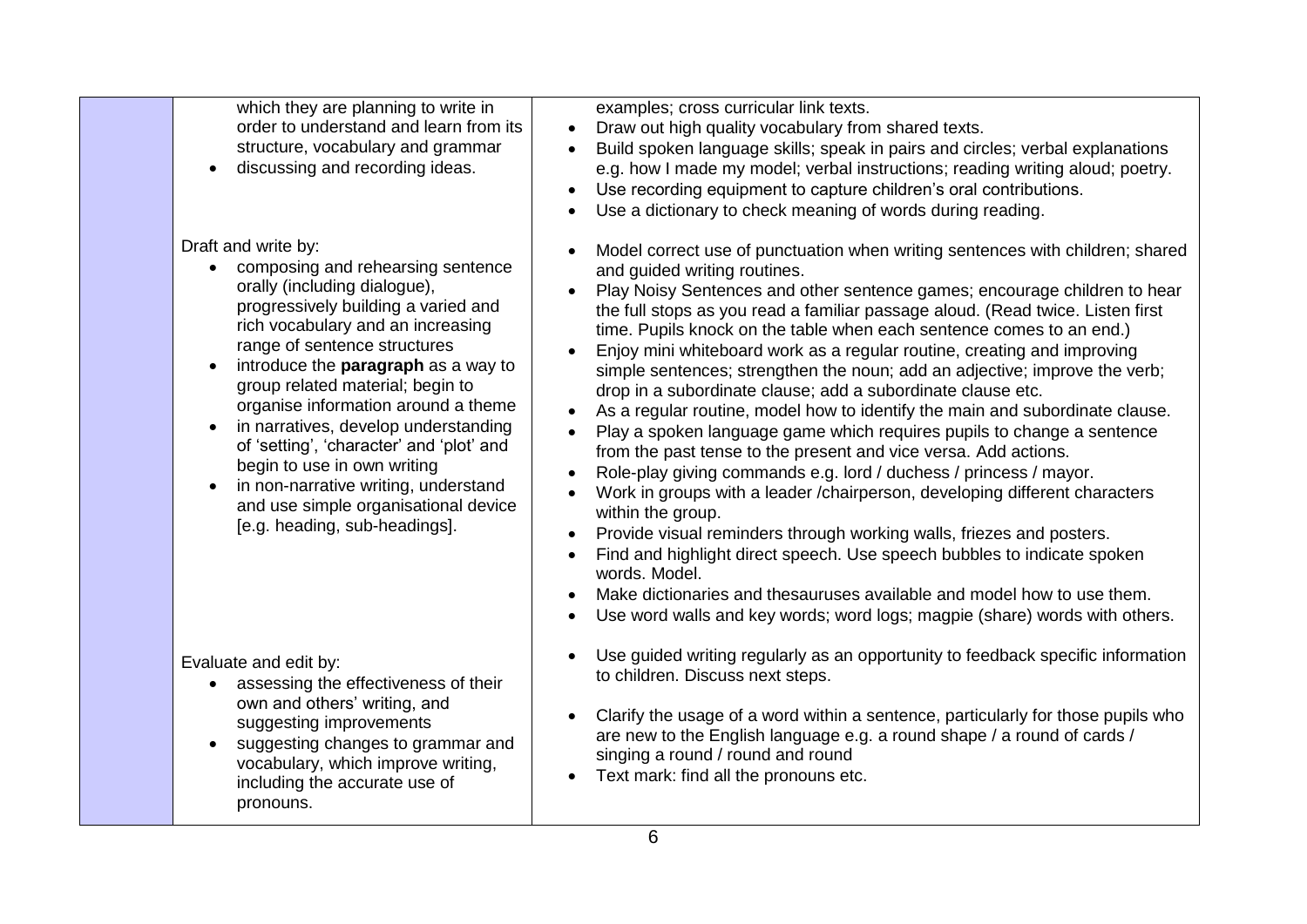| Proof-read for spelling and punctuation                                                                                                                                                                                                                                                                                                              | Model the proof-reading process during shared and guided writing.                                                                                                                                                                                                                                                                                                                                                                                                                                                                                                                                                                                                                                                                                                                                                                                                                                                                                                                                                                                   |
|------------------------------------------------------------------------------------------------------------------------------------------------------------------------------------------------------------------------------------------------------------------------------------------------------------------------------------------------------|-----------------------------------------------------------------------------------------------------------------------------------------------------------------------------------------------------------------------------------------------------------------------------------------------------------------------------------------------------------------------------------------------------------------------------------------------------------------------------------------------------------------------------------------------------------------------------------------------------------------------------------------------------------------------------------------------------------------------------------------------------------------------------------------------------------------------------------------------------------------------------------------------------------------------------------------------------------------------------------------------------------------------------------------------------|
| errors.                                                                                                                                                                                                                                                                                                                                              | Record examples on Talking Books or other IT devices.                                                                                                                                                                                                                                                                                                                                                                                                                                                                                                                                                                                                                                                                                                                                                                                                                                                                                                                                                                                               |
| Read aloud their own writing, using<br>appropriate intonation and volume so that<br>the meaning is clear.                                                                                                                                                                                                                                            | Ask pupils to read work aloud to an audience. Involve pupils in evaluation.                                                                                                                                                                                                                                                                                                                                                                                                                                                                                                                                                                                                                                                                                                                                                                                                                                                                                                                                                                         |
| Pupils should be taught to:<br>develop their understanding of the concepts<br>of grammar, punctuation and vocabulary<br>(Appendix 2) by:<br>using a wider range of conjunctions,<br>including when, if, because, although<br>choosing nouns or pronouns for<br>$\bullet$<br>clarity<br>using conjunctions to express time<br>$\bullet$<br>and cause. | Pupils should be able to write down their ideas with a reasonable degree of<br>$\bullet$<br>accuracy and with good sentence punctuation. Teachers should therefore be<br>consolidating pupils' writing skills, their vocabulary, grasp of sentence<br>structure and knowledge of terminology.<br>Expect independent use of full stops and capital letters.<br>$\bullet$<br>Provide and display sentence openers using various connectives.<br>Become familiar with the term word class; choose nouns or pronouns<br>appropriately for clarity e.g. Jenny bought a Mars bar.<br>During shared reading, point out that many words belong to more than one<br>word class, depending upon their usage in the text.<br>Identify adjectives in a text; words which tell you more about the noun; collect<br>$\bullet$<br>and classify adjectives (e.g. shapes, sizes, colours, sounds etc); consider the<br>impact of the adjective during shared reading and writing.<br>Practical activity: show and talk about 'Joanna's coat' or 'Daniel's pencil' to |
| Indicate grammatical features by:<br>indicating possession by using the<br>possessive apostrophe with both<br>singular and plural nouns (Year 4. In<br>Year 3, revise singular nouns and<br>teach plural to pupils who are ready.)<br>using and punctuating direct speech.<br>$\bullet$                                                              | $\bullet$<br>understand the meaning of possession, and to count the number of owners.<br>Contractions activity: use paper/card/ sticky notes to show uncontracted and<br>$\bullet$<br>contracted words - kinaesthetic activity.<br>Learn to recognise and spell contractions: cannot, can't; will not, won't etc.<br>$\bullet$<br>Introduce the words 'omit; omission; possess; possession' in readiness for<br>teaching apostrophes.<br>Practise and develop more confidence to use speech marks accurately to<br>show direct speech. Mention that they have another name which is inverted<br>commas. Find them in class texts or guided reading texts.<br>Notice and collect irregular verbs, when working with a text.<br>$\bullet$                                                                                                                                                                                                                                                                                                             |
| Use and understand the grammatical<br>terminology in English Appendix 2 accurately<br>and appropriately when discussing their<br>writing and reading.                                                                                                                                                                                                | Play card-matching games with verbs in the present and past tense: come<br>came; go went; shake shook; sing sang; buy bought; teach taught etc; know<br>that tense refers to time.<br>Talk about commands e.g. when reading and writing instructions: these are<br>also called <i>imperative verbs</i> . Explain with practical activities.                                                                                                                                                                                                                                                                                                                                                                                                                                                                                                                                                                                                                                                                                                         |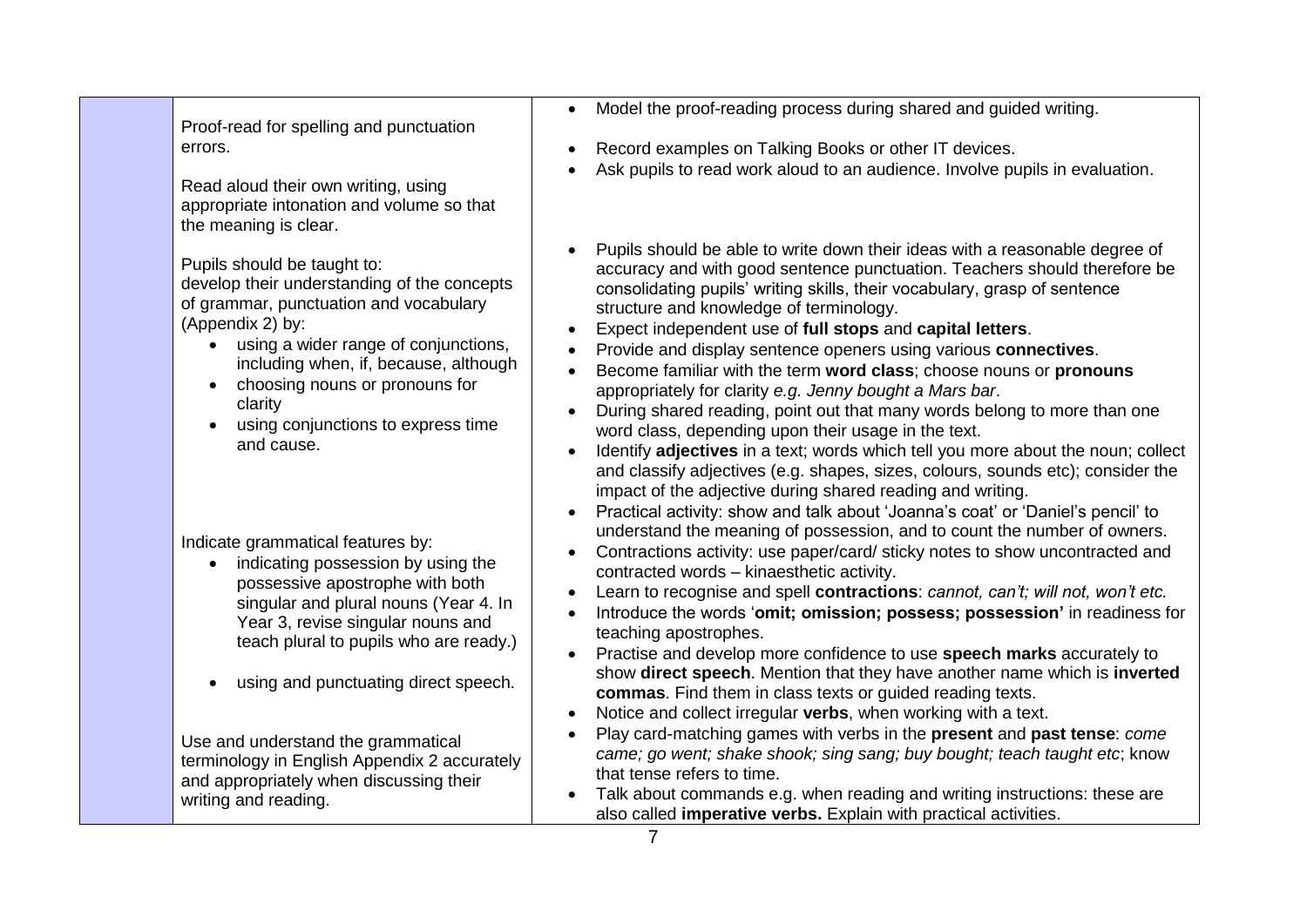|                                                                | Use the present perfect form of verbs<br>instead of the simple past [e.g. He<br>has gone out to play rather than He<br>went out to play.                                                                                                                                                                                                                                                                                                                                                            | Introduce an adverb which gives more information about the verb.<br>$\bullet$<br>Model use of commas in lists, exclamation marks and question marks.<br>$\bullet$<br>Introduce the word preposition to show the position of one thing in relation to<br>another; play games to practise e.g. put the red triangle in front of the blue<br>cube.                                                                                                                                                                                                                                                                                                                                                                                                                                                                                                                                                                                                                                                                                                                                                                                                                                                                                                     |
|----------------------------------------------------------------|-----------------------------------------------------------------------------------------------------------------------------------------------------------------------------------------------------------------------------------------------------------------------------------------------------------------------------------------------------------------------------------------------------------------------------------------------------------------------------------------------------|-----------------------------------------------------------------------------------------------------------------------------------------------------------------------------------------------------------------------------------------------------------------------------------------------------------------------------------------------------------------------------------------------------------------------------------------------------------------------------------------------------------------------------------------------------------------------------------------------------------------------------------------------------------------------------------------------------------------------------------------------------------------------------------------------------------------------------------------------------------------------------------------------------------------------------------------------------------------------------------------------------------------------------------------------------------------------------------------------------------------------------------------------------------------------------------------------------------------------------------------------------|
|                                                                | Knowledge, skills and understanding                                                                                                                                                                                                                                                                                                                                                                                                                                                                 | Routines and resources                                                                                                                                                                                                                                                                                                                                                                                                                                                                                                                                                                                                                                                                                                                                                                                                                                                                                                                                                                                                                                                                                                                                                                                                                              |
| <b>Extending</b><br>Year 4<br>(See also<br>Years 3/4<br>above) | Use paragraphs as a way to organise ideas<br>around a theme.<br>Pupils should be taught to:<br>develop their understanding of the concept of<br>grammar, punctuation and vocabulary<br>(Appendix 2) by:<br>extending the range of sentences<br>with more than one clause by using a<br>wider range of conjunctions, including<br>when, if, because, although<br>using the present perfect form of<br>verbs in contrast to the simple past<br>tense [e.g. He has gone out rather<br>than He went out | Model boxing-up of information into sections of similar material around a theme.<br>Identify key information.<br>Recognise that sentences need verbs to make sense.<br>Be able to identify the main clause and subordinate clause; begin to use<br>$\bullet$<br>connectives to structure an argument: if; on the other hand.<br>Learn that strong, specific nouns and powerful verbs make good writing.<br>Provide scaffolds during planning, both during shared planning and independent<br>$\bullet$<br>work.<br>Notice the various positions of the main clause within a sentence; e.g. 'Although it<br>was cold, Jack took his coat off.' - can be written: 'Jack took his coat off, although<br>it was cold.' (The main clause moves to the beginning of the sentence).<br>Textmark; find the subordinate clause.<br>$\bullet$<br>Vary sentence order and sentence length, and examine the effect on the reader.<br>$\bullet$<br>Use a comma to mark a pause within a complex sentence.<br>$\bullet$<br>Model how to use two commas around extra information, e.g. Jess, the shorter of<br>the two, asked Peter for a ladder. Explore other ways to punctuate extra<br>information (a parenthesis), such as with a pair of brackets or dashes. |
|                                                                | choosing nouns or pronouns for<br>clarity and cohesion and to avoid<br>repetition<br>using conjunctions, adverbs and<br>prepositions to express time and<br>cause.<br>Indicate grammatical features by:<br>using commas after fronted<br>adverbials                                                                                                                                                                                                                                                 | Revise the term pronoun during shared writing, to show how they help the writer<br>to avoid repetition or ambiguity, e.g. Josh loved sausages. He ate three every day.<br>His mother gave them to him.<br>Play the adverb game: do an action (e.g. sit on your chair / pick up a coat etc) in<br>the manner of the adverb.<br>Recognise adverbs when reading, particularly those ending with 'ly'.<br>Model how to use a fronted adverbial as a regular routine in shared writing;<br>discuss the effect of changing its position in the sentence.<br>Make sentences with mini whiteboards. Provide children with a simple sentence.<br>$\bullet$<br>Model how to add a comma and connective, followed by a subordinate clause e.g.<br>The dog came along the road - The Alsatian lurched along the lane, although his                                                                                                                                                                                                                                                                                                                                                                                                                              |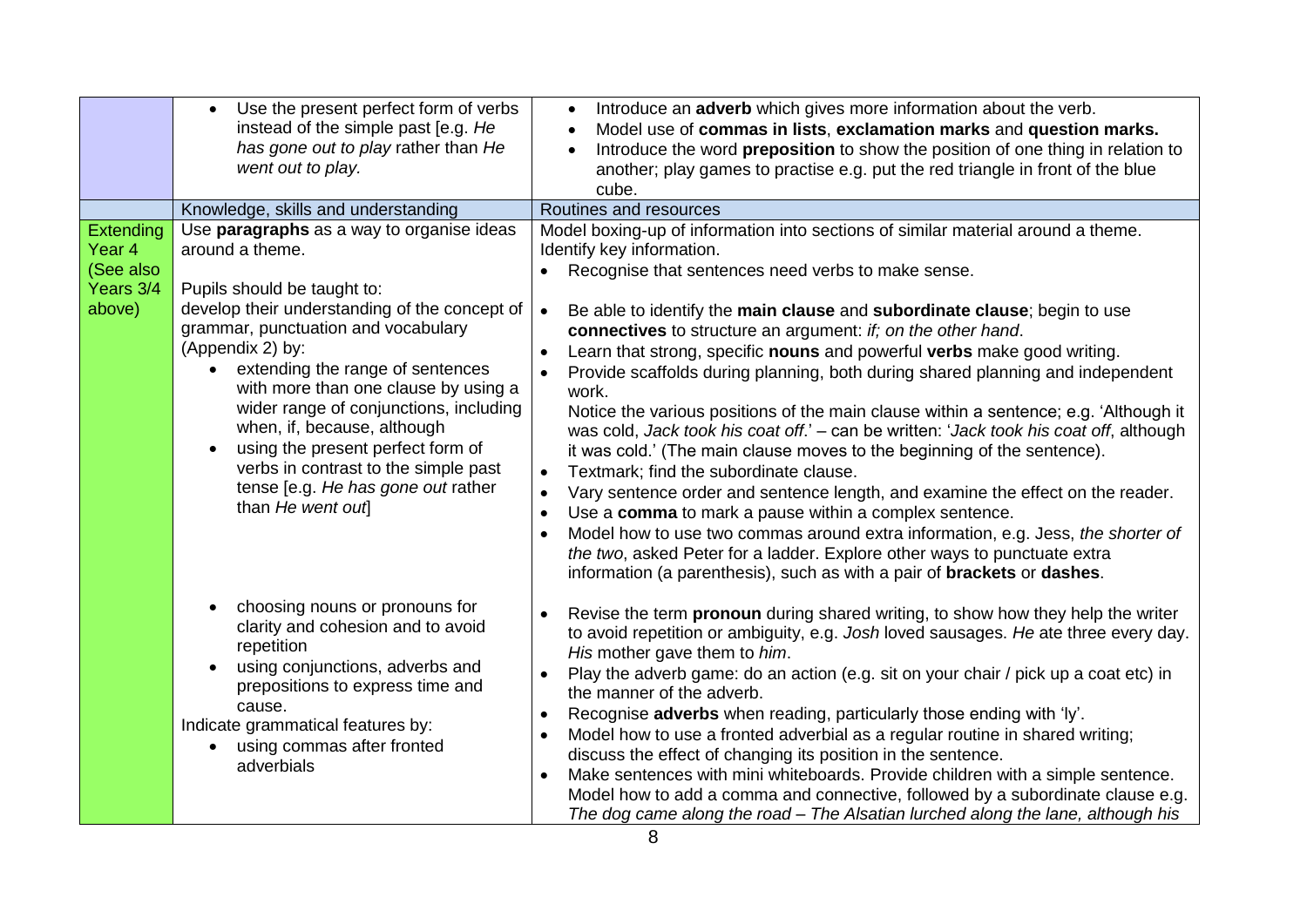| indicating possession by using the<br>possessive apostrophe with both<br>singular and plural nouns. Know the<br>grammatical difference between<br>plural and possessive -s                                                                                                                                                                                                                                                                                                         | $\bullet$<br>$\bullet$<br>$\bullet$<br>$\bullet$                           | owner was calling him.<br>Ask pupils to identify whether a phrase/sentence has one owner or more than one<br>owner, in order to be able to determine the position of the apostrophe e.g. the tails<br>belonging to the squirrels; the dummy belonging to the baby.<br>ldentify and apply apostrophe for possession e.g. the baby's dummy; the ladies'<br>hats; teach basic rules for singular/plural nouns first.<br>Compare this to the apostrophe for omission used by contractions e.g. won't.<br>Revise the term possessive pronoun e.g. Jack's football, Miss Wood's ruler.<br>Develop confidence with contractions such as: you're, should've, would've,<br>it's/its.<br>Photograph and collect examples of misuse of punctuation in the real world.                                                                                                                                                                                                                                                                                                                                                                                                                                                                                                                                                                                                                              |
|------------------------------------------------------------------------------------------------------------------------------------------------------------------------------------------------------------------------------------------------------------------------------------------------------------------------------------------------------------------------------------------------------------------------------------------------------------------------------------|----------------------------------------------------------------------------|-----------------------------------------------------------------------------------------------------------------------------------------------------------------------------------------------------------------------------------------------------------------------------------------------------------------------------------------------------------------------------------------------------------------------------------------------------------------------------------------------------------------------------------------------------------------------------------------------------------------------------------------------------------------------------------------------------------------------------------------------------------------------------------------------------------------------------------------------------------------------------------------------------------------------------------------------------------------------------------------------------------------------------------------------------------------------------------------------------------------------------------------------------------------------------------------------------------------------------------------------------------------------------------------------------------------------------------------------------------------------------------------|
| using and punctuating direct speech.<br>Use and understand the grammatical<br>terminology in English Appendix 2 accurately<br>and appropriately when discussing their<br>writing and reading.<br>Use Standard English forms for verb<br>inflections instead of local spoken forms<br>[e.g. we were rather than we was].<br>Identify and understand the term determiner<br>[which specifies a noun as know or unknown,<br>e.g. the; a; an; this; those; my; your; some;<br>every;]. | $\bullet$<br>$\bullet$<br>$\bullet$<br>$\bullet$<br>$\bullet$<br>$\bullet$ | Use the term inverted commas when referring to speech marks, and clarify their<br>use in direct speech; identify the difference between direct and reported speech.<br>Highlight / textmark to identify reported or direct speech from class text or pupil<br>writing.<br>Model insertion of inverted commas as a regular routine.<br>Deliberately make errors for pupils to edit and correct.<br>Provide lines from well-known rhymes or stories or poems e.g. Mary had a little<br>lamb / Cats sleep anywhere etc. Find the subject and verb. Repeat several times<br>until children can easily identify the subject and verb.<br>Use drama and role-play to identify and practise use of formal and informal<br>registers.<br>Visit theatre productions to broaden experience, language structures and<br>vocabulary, and to enrich knowledge and understanding of playscripts;<br>Emphasise the importance of making the subject and verb agree, both when<br>speaking and writing, e.g. We were fishing; I did my homework; they were blue.<br>Discuss and identify formal and informal language.<br>Build dictionary skills to check the meaning of new words; become familiar with<br>using a thesaurus to expand vocabulary; keep a journal of words.<br>Help pupils to avoid misuse of 'them' e.g. I put them books on the shelf instead of I<br>put those books on the shelf. |
| Knowledge, skills and understanding                                                                                                                                                                                                                                                                                                                                                                                                                                                |                                                                            | Routines and resources                                                                                                                                                                                                                                                                                                                                                                                                                                                                                                                                                                                                                                                                                                                                                                                                                                                                                                                                                                                                                                                                                                                                                                                                                                                                                                                                                                  |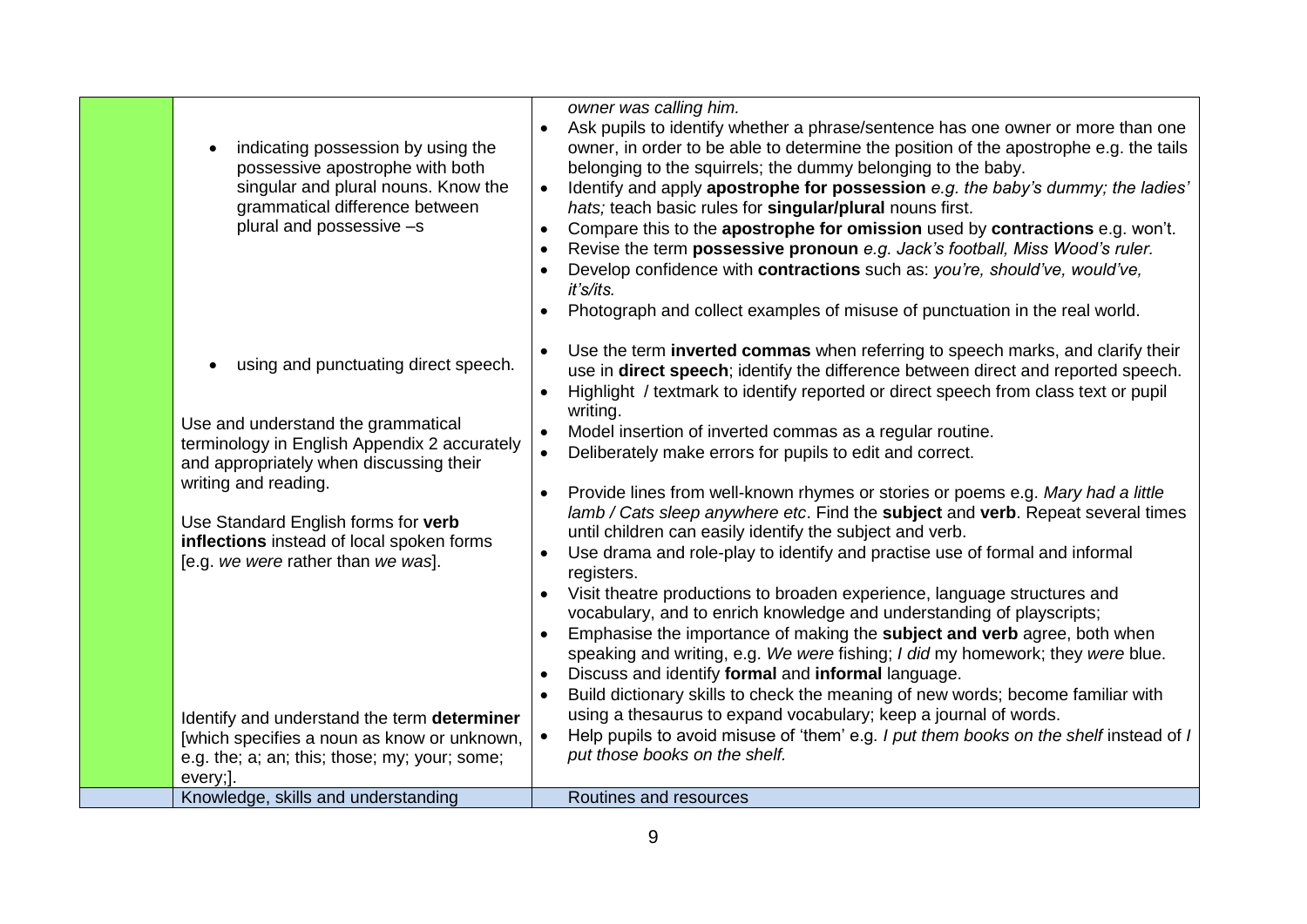|                         | Pupils should be taught to:                                                                                                                                                                                                                                                                                                                                                                                                                                  |                                     |                                                                                                                                                                                                                                                                                                                                                                                                                                                                                                                                                                                                                                                                                                                                                                                                                                                                                                                                                                                                                                                                                                                                                                                                                       |
|-------------------------|--------------------------------------------------------------------------------------------------------------------------------------------------------------------------------------------------------------------------------------------------------------------------------------------------------------------------------------------------------------------------------------------------------------------------------------------------------------|-------------------------------------|-----------------------------------------------------------------------------------------------------------------------------------------------------------------------------------------------------------------------------------------------------------------------------------------------------------------------------------------------------------------------------------------------------------------------------------------------------------------------------------------------------------------------------------------------------------------------------------------------------------------------------------------------------------------------------------------------------------------------------------------------------------------------------------------------------------------------------------------------------------------------------------------------------------------------------------------------------------------------------------------------------------------------------------------------------------------------------------------------------------------------------------------------------------------------------------------------------------------------|
| <b>Years 5</b><br>and 6 | plan their writing by:<br>identifying the audience for and<br>$\bullet$<br>purpose of the writing, selecting the<br>appropriate form and using other<br>similar writing as models for their<br>own.<br>noting and developing initial ideas,<br>drawing on reading and research<br>where necessary<br>in writing narratives, considering how<br>authors have developed characters<br>and settings in what pupils have read,<br>listened to or seen performed. | $\bullet$<br>$\bullet$<br>$\bullet$ | Use a class short story to identify key events and place these in sequential order;<br>draw a plan; insert key information in each section.<br>During shared writing or as a sentence-starter activity, play with sentence order,<br>exploring how changes affect the reader.<br>Use shared reading as a regular routine, to observe and discuss use of<br>connectives which promote fluency.<br>Build dictionary skills to check the meaning of new words; become familiar with<br>using a thesaurus to expand vocabulary; keep a journal of words.<br>Visit theatre productions to broaden experience, language structures and<br>vocabulary, and to enrich knowledge and understanding of play scripts.<br>During shared reading, discuss how the author uses both dialogue and actions to<br>depict character.                                                                                                                                                                                                                                                                                                                                                                                                    |
|                         | Draft and write by:<br>selecting appropriate grammar and<br>vocabulary, understanding how such<br>choices can change and enhance<br>meaning<br>building cohesion within a paragraph<br>[e.g. then, after that, this, firstly]<br>linking ideas across paragraphs using<br>adverbials of time e.g. later, of place<br>e.g. nearby, or number e.g. secondly,<br>or by tense choice e.g. he had seen<br>her before.                                             | $\bullet$                           | Model how to improve skills in organisation of logical paragraphs. Identify similar<br>information when sharing texts.<br>Use connectives more effectively to link sentences and paragraphs, to improve<br>fluency of writing and cohesion of the whole piece.<br>Link ideas across paragraphs using adverbials [e.g. later, nearby, secondly].<br>Model boxing-up activity as a regular routine; show how to organise similar<br>information into each section or paragraph; allow pupils to practise this boxing-up<br>activity themselves.<br>Identify/highlight/textmark the main clause and subordinate clause of a sentence.<br>Which is it? game – use a bag or box containing a mixture of statements,<br>questions and commands. Child picks out a card and reads to whole class.<br>Everyone must respond with their choice.<br>Human sentences. Give out word cards (can include punctuation cards). Pupils<br>arrange themselves into a sentence which makes sense.<br>Word class game. Use P.E hoops (or large paper) to create a Venn Diagram of<br>three circles with intersections. Each hoop relates to either noun/verb or adjective.<br>Group of children discuss where to place given word cards. |
|                         | • in narratives, describing settings,<br>characters and atmosphere and integrating                                                                                                                                                                                                                                                                                                                                                                           |                                     | Collect words to describe a given setting; use a picture or film as a stimulus.<br>Find vocabulary to evoke atmosphere of a setting.<br>Use a dictionary and thesaurus with confidence to define new words and to                                                                                                                                                                                                                                                                                                                                                                                                                                                                                                                                                                                                                                                                                                                                                                                                                                                                                                                                                                                                     |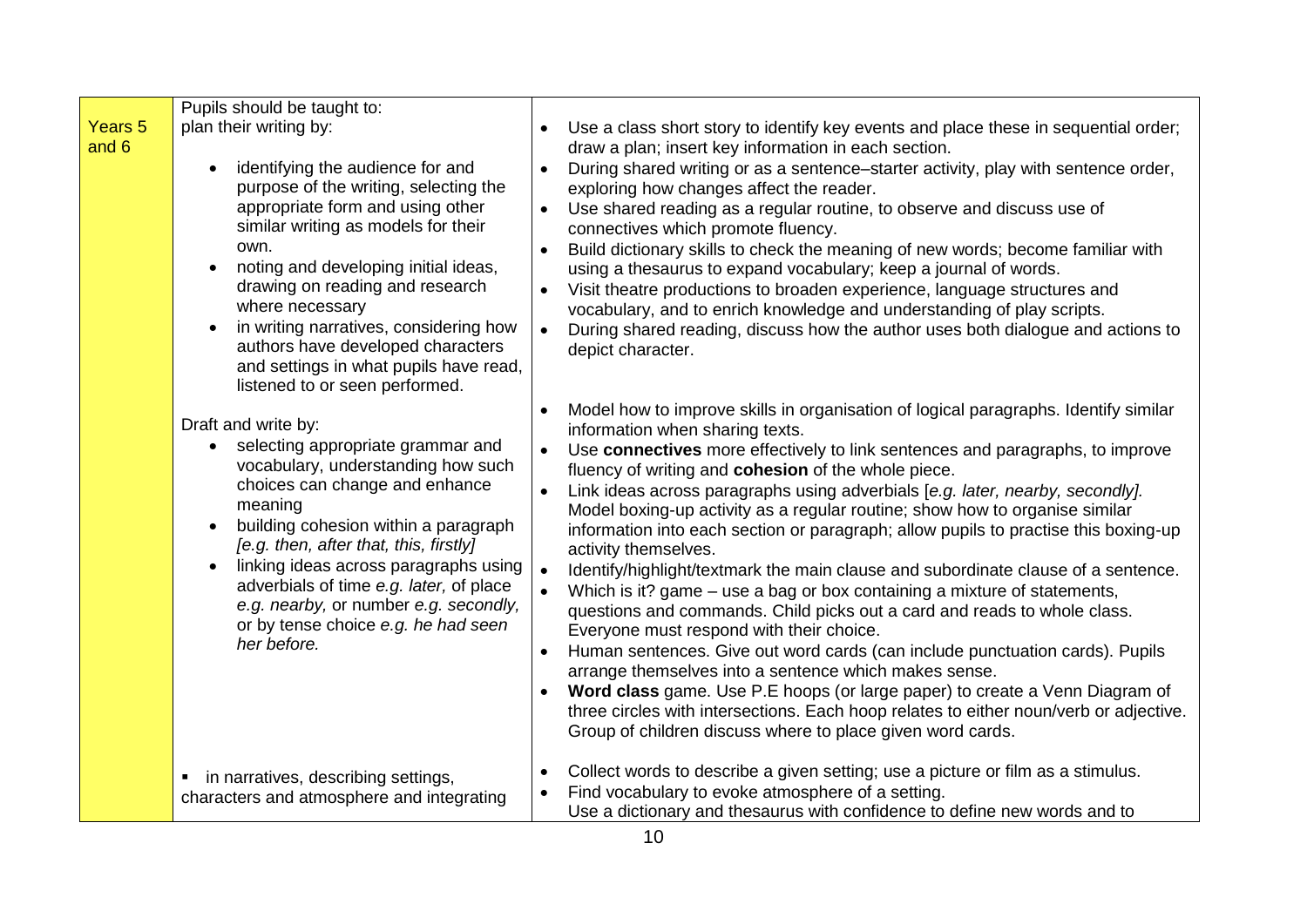| dialogue to convey character and advance<br>the action<br>précising longer passages<br>$\blacksquare$<br>using further organisational and<br>presentational devices to structure text and<br>to guide the reader [for example, headings,<br>bullet points, underlining]                                                                                                                                                                                                                                                                       | $\bullet$<br>$\bullet$<br>$\bullet$                           | support the collection of a wide variety of words to support writing.<br>Plan activities involving note-taking; summarising; writing a précis; write a book<br>blurb; write a newspaper article for a school newspaper.<br>Keep journals for first drafting.<br>Link with cross-curricular topic work to practise research skills, referencing text<br>books.                                                                                                                                                                                                                                                                                                                                                                                                                                                                       |
|-----------------------------------------------------------------------------------------------------------------------------------------------------------------------------------------------------------------------------------------------------------------------------------------------------------------------------------------------------------------------------------------------------------------------------------------------------------------------------------------------------------------------------------------------|---------------------------------------------------------------|-------------------------------------------------------------------------------------------------------------------------------------------------------------------------------------------------------------------------------------------------------------------------------------------------------------------------------------------------------------------------------------------------------------------------------------------------------------------------------------------------------------------------------------------------------------------------------------------------------------------------------------------------------------------------------------------------------------------------------------------------------------------------------------------------------------------------------------|
| Evaluate and edit by:<br>• assessing the effectiveness of their own<br>and others' writing<br>proposing changes to vocabulary,<br>grammar and punctuation to enhance effects<br>and clarify meaning<br>• ensuring the consistent and correct use of<br>tense throughout a piece of writing<br>• ensuring correct subject and verb<br>agreement when using singular and plural,<br>distinguishing between the language of<br>speech and writing and choosing the<br>appropriate register.<br>Proof-read for spelling and punctuation<br>errors | $\bullet$<br>$\bullet$<br>$\bullet$<br>$\bullet$<br>$\bullet$ | Regularly engage pupils in discussion of their writing and that of their peers,<br>through feedback activities; guided writing and shared writing.<br>Model the process of providing constructive feedback, so that pupils learn to do<br>this effectively for themselves.<br>Model how to improve work; how to maintain tense; how to make better<br>vocabulary choices.<br>Introduce the idea of the future tense; will be going, shall dine.<br>Reiterate the importance of subject/verb agreement; I am, you are, we were; I<br>did, you did, they did; I was, you were, he was, they were.<br>Role-play use of Standard English forms in a formal situation. Develop to use<br>during writing, for example, a formal letter with an audience and purpose.<br>Model the proof-reading process during shared and guided writing. |
| Develop their understanding of the concepts<br>set out in English Appendix 2 by:                                                                                                                                                                                                                                                                                                                                                                                                                                                              | $\bullet$<br>$\bullet$                                        | Know the term Standard English and what it means.<br>Use a dictionary and thesaurus to define words and to collect a variety of words to<br>support writing.                                                                                                                                                                                                                                                                                                                                                                                                                                                                                                                                                                                                                                                                        |
| recognising<br>vocabulary<br>and<br>$\bullet$<br>structures that are appropriate for<br>formal speech and writing<br>using expanded noun phrases to<br>complicated<br>information<br>convey<br>concisely                                                                                                                                                                                                                                                                                                                                      | $\bullet$                                                     | Identify and model effective noun phrases, avoiding overuse of adjectives. 'Every<br>adjective must earn its place.' (Pie Corbett)                                                                                                                                                                                                                                                                                                                                                                                                                                                                                                                                                                                                                                                                                                  |
| using the perfect form of verbs to                                                                                                                                                                                                                                                                                                                                                                                                                                                                                                            |                                                               | On mini-whiteboards, practise writing sentences using relative clauses beginning<br>with who, which, where, when, whose and that.                                                                                                                                                                                                                                                                                                                                                                                                                                                                                                                                                                                                                                                                                                   |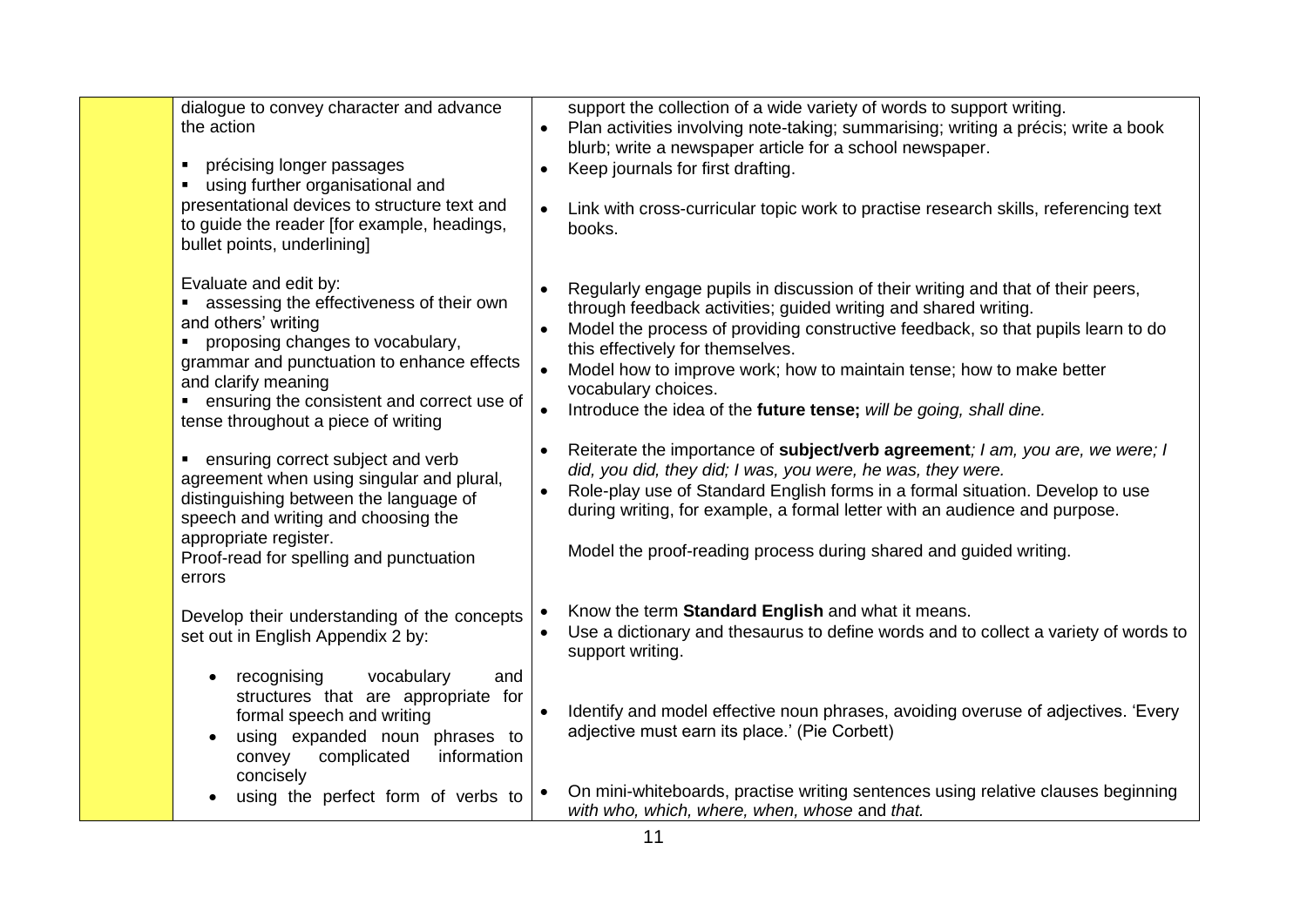|                                                                           | mark relationships of time and cause<br>using relative clauses beginning with<br>who, which, where, when, whose,<br>that<br>using modal verbs or adverbs to<br>indicate degrees of possibility [e.g.<br>might; should; will; must or perhaps;<br>surely].<br>Indicate grammatical and other features by:<br>using commas to clarify meaning or<br>avoid ambiguity<br>using brackets, dashes or commas to<br>indicate<br>parenthesis<br><b>[embedded</b><br>clause]<br>using a dash to mark boundaries<br>$\bullet$<br>between independent clauses [as a<br>separator]<br>Identify the subject and object within<br>a sentence. | $\bullet$<br>$\bullet$              | Use the term parenthesis for an embedded clause of extra information; become<br>familiar with ways to punctuate this using commas, brackets or dashes.<br>Play 'Drop in', providing a simple sentence, and inviting pupils to 'drop in' an<br>embedded clause, or simply a word. Model this first to all children. Play this as<br>part of 'Super sentences', modelling a wide range of ways to adapt and improve<br>sentences. Show that embedded clauses can be punctuated in a variety of ways.<br>Display a range of connectives.<br>Game: Which connective is it? Provide a beginning and ending of a sentence (use<br>class text) omitting the connective. Pupils select something suitable (whiteboards/<br>cards/ in pairs).<br>Use punctuation accurately in complex sentences; use a comma to clarify<br>meaning.<br>Regularly investigate main clauses and subordinate clauses within sentences.<br>Confidently identify sentences which are statements, questions or commands.<br>Develop confidence to identify a preposition within a sentence.<br>Develop confidence to identify reported speech (indirect) and direct speech;<br>e.g. James said that he didn't want to join in; James said, "I don't want to join in."<br>During shared and guided reading, regularly identify the subject and object. |
|---------------------------------------------------------------------------|--------------------------------------------------------------------------------------------------------------------------------------------------------------------------------------------------------------------------------------------------------------------------------------------------------------------------------------------------------------------------------------------------------------------------------------------------------------------------------------------------------------------------------------------------------------------------------------------------------------------------------|-------------------------------------|-------------------------------------------------------------------------------------------------------------------------------------------------------------------------------------------------------------------------------------------------------------------------------------------------------------------------------------------------------------------------------------------------------------------------------------------------------------------------------------------------------------------------------------------------------------------------------------------------------------------------------------------------------------------------------------------------------------------------------------------------------------------------------------------------------------------------------------------------------------------------------------------------------------------------------------------------------------------------------------------------------------------------------------------------------------------------------------------------------------------------------------------------------------------------------------------------------------------------------------------------------------------------------------------------------------------------|
|                                                                           | Knowledge, skills and understanding                                                                                                                                                                                                                                                                                                                                                                                                                                                                                                                                                                                            |                                     | Routines and resources                                                                                                                                                                                                                                                                                                                                                                                                                                                                                                                                                                                                                                                                                                                                                                                                                                                                                                                                                                                                                                                                                                                                                                                                                                                                                                  |
| <b>Extending</b><br>Year <sub>6</sub><br>(See also<br>Years 5/6<br>above) | Link ideas across paragraphs using a wider<br>range of cohesive devices,<br>for example by repeating a word or<br>$\bullet$<br>phrase<br>using adverbials such as on the other<br>hand, in contrast, or as a<br>consequence of<br>Use a range of layout devices, e.g. headings,<br>sub-headings, columns, bullet points or                                                                                                                                                                                                                                                                                                     | $\bullet$<br>$\bullet$<br>$\bullet$ | Display and share a range of connectives to give writing fluency: e.g. using<br>adverbials such as 'on the other hand; in contrast; as a consequence of this.<br>Revise and ensure correct identification of the main clause and subordinate<br>clause in a sentence; explore different order in own writing; discuss effect of<br>changes. Model. Text mark.<br>Identify the past, present and future tense within texts. Change from one to<br>another.<br>Model the selection of powerful and effective verbs during shared writing.<br>Revise the term modal verbs to indicate degree of possibility: might, should, will                                                                                                                                                                                                                                                                                                                                                                                                                                                                                                                                                                                                                                                                                           |